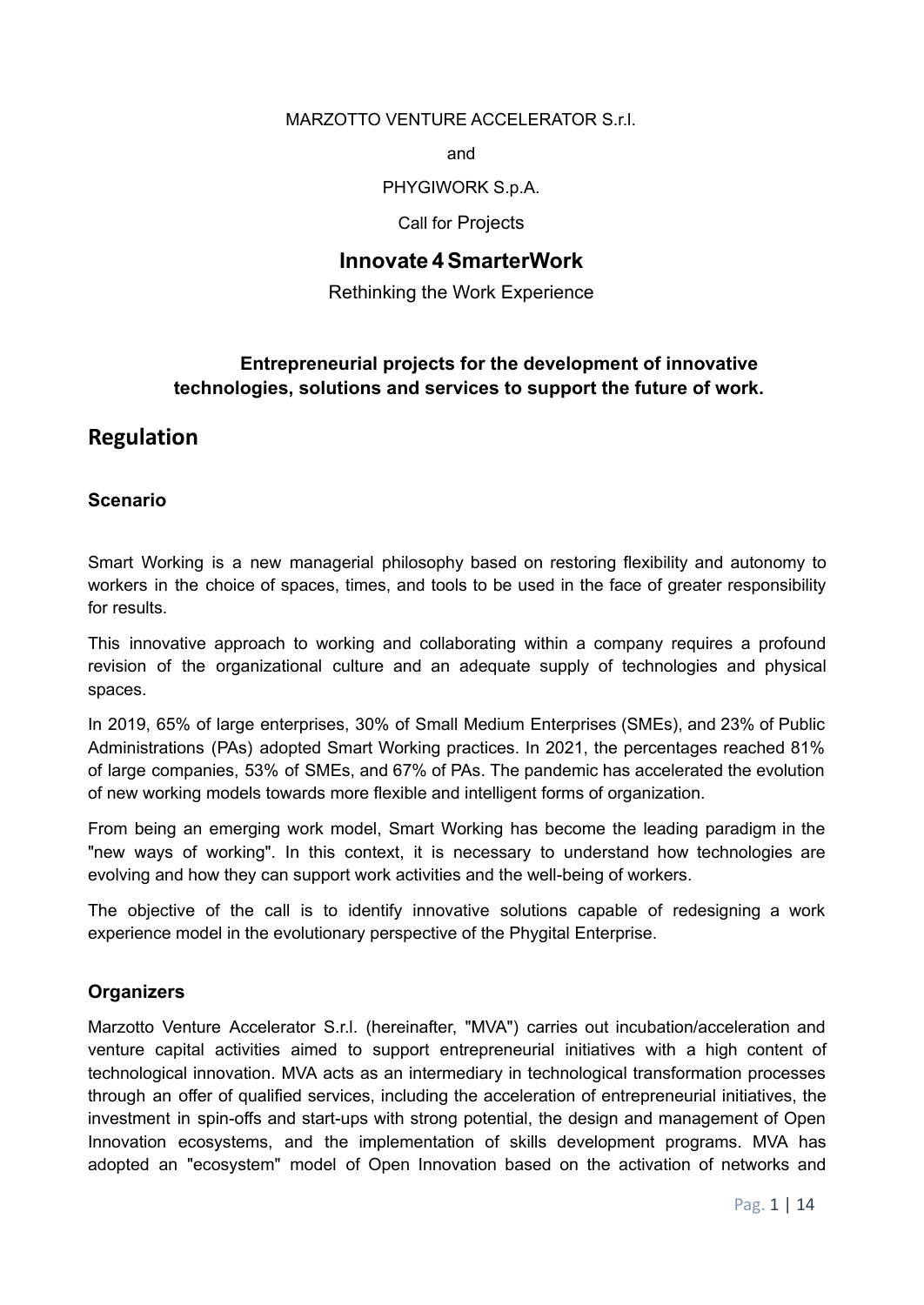structured forms of collaboration connecting different Partners, according to an approach aimed at co-innovation at each stage of the open innovation process.

Phygiwork S.p.a (hereinafter, "Phygiwork") manages business networking, coworking, and office solution spaces in Rome dedicated to startups, SMEs, professionals, Corporations, and Institutions. Its mission is to design, promote and manage business centers offering physical and digital services of the highest quality, integrated into a rich portfolio of innovative solutions for HR Management. By creating and fostering dynamic and efficient work experiences, which connect the physical and virtual worlds through the use and interconnection of the most advanced technologies, Phygiwork aims to accompany companies towards the new territories of the Phygital Enterprise, in which the management of working in "blended" mode allows the best combination of economic, environmental and social sustainability objectives.

# **Goals**

MVA and Phygiwork (hereinafter, "Organisers") with this Call for Projects "Innovate 4 SmarterWork: Rethinking the Work Experience" (hereinafter, "Call") aim to gather entrepreneurial projects that intend to develop innovative technologies, solutions, and services aimed to rethink the future of work in the following Key Focus Areas:

- 1) **Productivity:** Solutions for assessing and enhancing company's know-how
- 2) **Interaction & connection**: solutions and products that stimulate and enable collective intelligence inside and outside the organization
- 3) **Human Resource Engagement**: solutions and products that foster the involvement and enhancement of employees.
- 4) **Well-being:** Solutions and products aimed to the psycho-physical wellbeing of people in the work environment.
- 5) **Phygital working:** Solutions and products that adapt environments and physical spaces to new ways of working and collaborating, with a view on flexibility, safety, and environmental sustainability.

For each of the Key Focus Areas identified above, the Call proposes a series of Challenges concerning the specific interests and innovation needs of the Corporate Partners that support the initiative.

A distinctive feature of this Call and, more generally, of the acceleration model proposed by MVA is the role of the Corporate Partners, which take action in all the phases/activities of the programs supporting the innovative enterprises by providing services, know-how, equipment, market opportunity, and funds, in accordance with the best practices in Open Innovation.

# **Challenges**

Participants may propose projects consistent with the Challenges by selecting the relevant Code when filling in the registration form (see paragraph "Registration and Project Deliverables" below).

1. **Productivity:** Solutions for assessing and enhancing company's know-how (for example: software for skill mapping, identifying gaps, building training needs, team composition by task specificity, etc.).

**Objective:** Increase workers' effectiveness and efficiency while ensuring flexibility and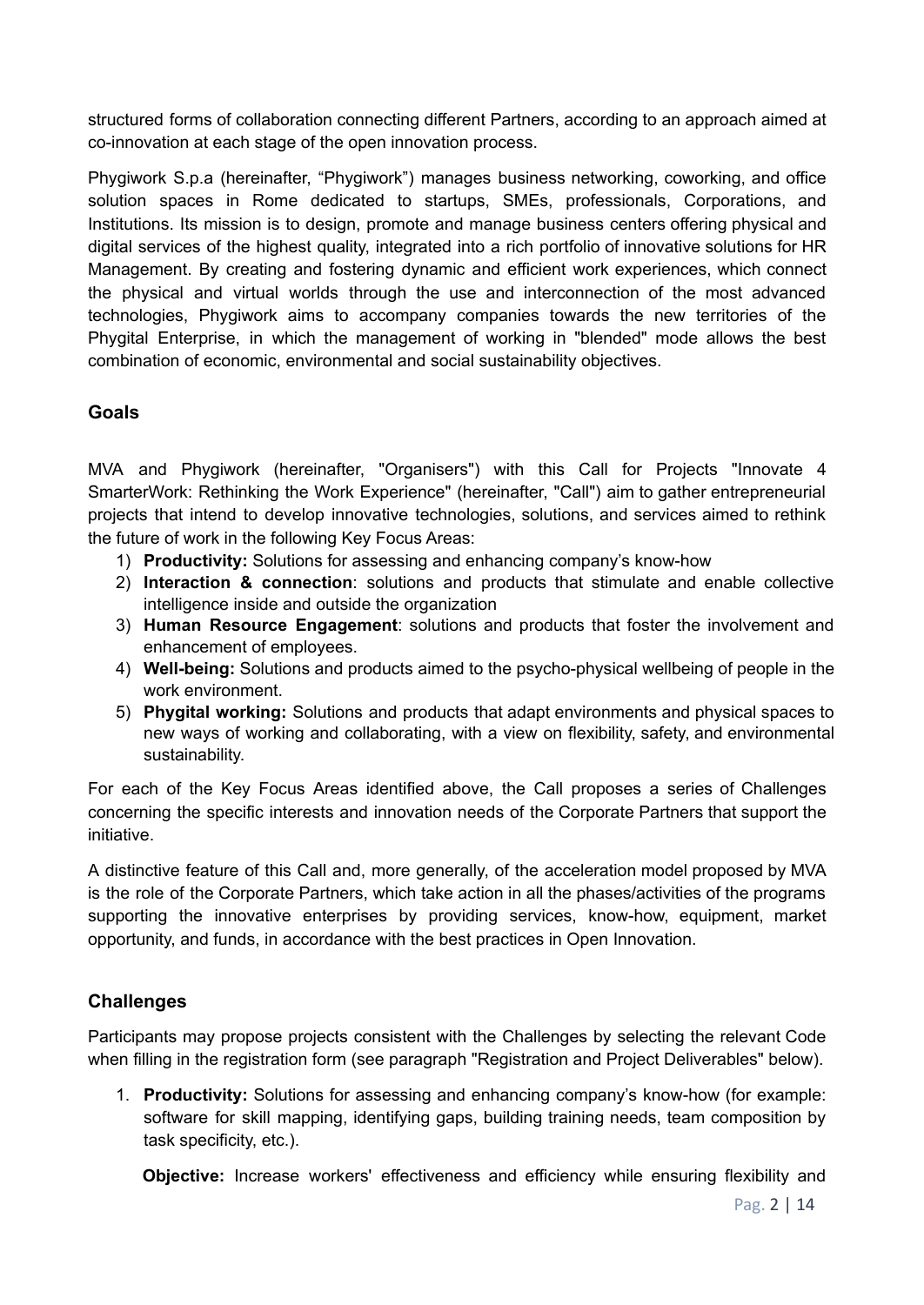results.

## **Challenge 1.1 [Code PR1.1]: Optimization of the operational model**

Solutions for the transformation and digitalization of the company's operating model, resources, functions, and internal processes (for example, products to improve performance, workflow management, authorization workflows, digitalization of the operating model, etc.).

## **Challenge 1.2 [Code PR1.2]: Monitoring**

Solutions that improve the collection and analysis of data on the use of work tools and how workers interact (for example, solutions for monitoring activities and time, from task allocation to results, etc.).

### **Challenge 1.3 [Code PR1.3]: Knowledge Management**

Solutions for assessing and enhancing the company's know-how (for example, software for skill mapping, identifying gaps, building training needs, team composition by task specificity, etc.).

2. **Interaction and connection:** Solutions and products that stimulate and enable collective intelligence inside and outside the organization.

**Objective:** Increase interaction and collaboration between people within the company and with the external environment.

## **Challenge 2.1 [Code I&C2.1]: Social collaboration**

Solutions that facilitate the exchange and sharing of data and information within the organization (for example, instant messaging solutions and tools, web conferences, etc.).

### **Challenge 2.2 [I&C2.2 Code]: Field Service Management**

Application of technologies (for example, AR/VR and Artificial Intelligence) enabling the optimization of operations performed outside the office through central coordination.

### **Challenge 2.3 [I&C2.3 Code]: Accessibility**

Solutions and services that allow access to work tools at any time and from any place, with attention to mobility needs inside and outside the office (for example, remote workstations, smart devices, etc.).

3. **Human resources engagement:** Solutions and products that foster the involvement and enhancement of employees in the company.

**Objective:** stimulate employee's sense of belonging to and identification with the organization.

### **Challenge 3.1 [HR3.1 Code]: Social Engagement**

Solutions, methodologies, and operational models that foster staff involvement, integration and inclusion of resources, merit assessment, increased sense of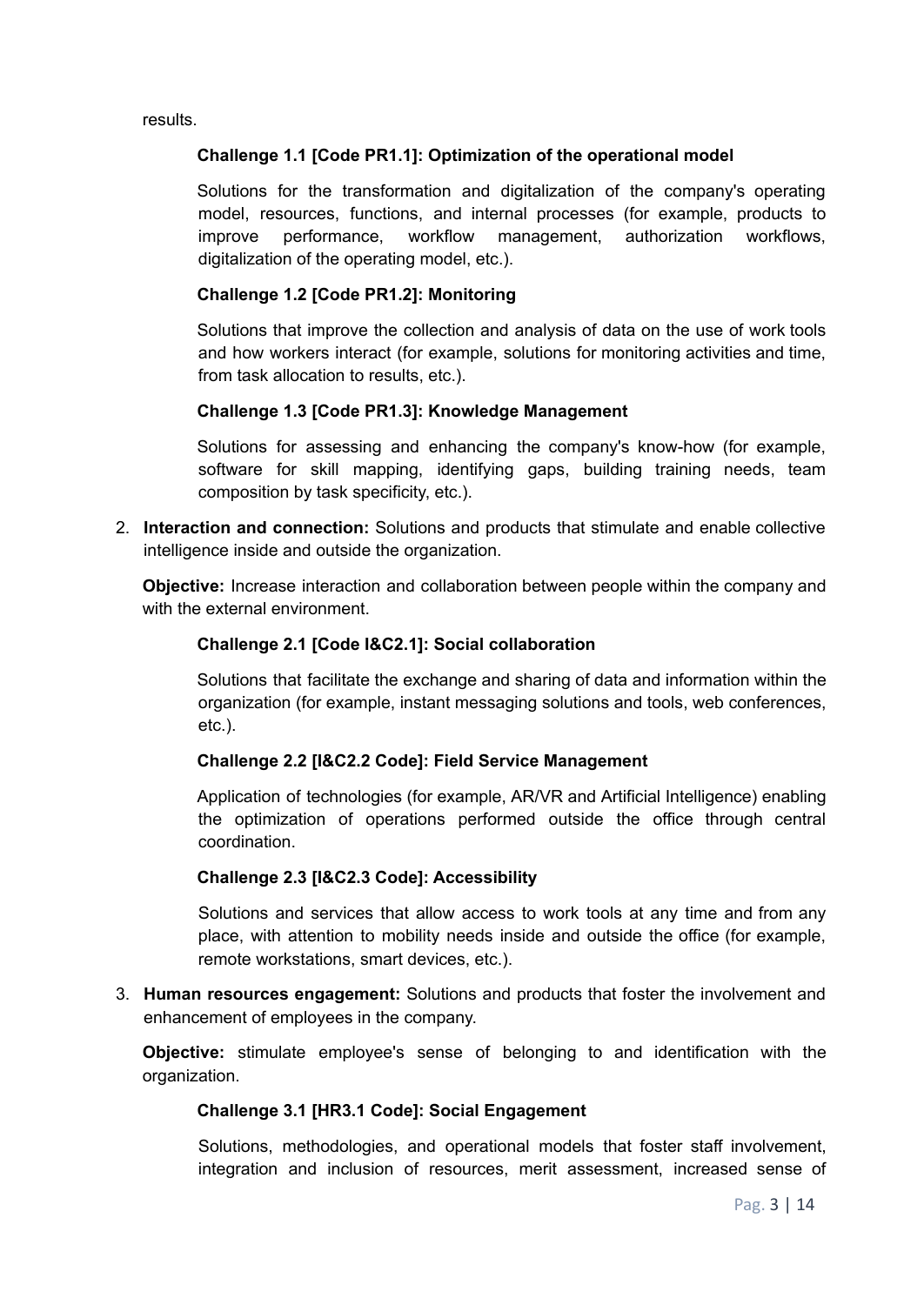responsibility, awareness of results to be achieved, and a sense of belonging to the organization.

## **Challenge 3.2 [HR3.2 Code]: Talent Management**

Solutions that enable or facilitate talent management, understood as the acquisition, development, and enhancement over time of professional resources in the company.

### **Challenge 3.3 [Code HR3.3]: Gamification**

Gamification solutions across business processes (for example, incentive systems for sustainable behavior, achievement of results, proposals for improvement and innovation, etc.).

### **Challenge 3.4 [Code HR3.4]: Employer branding**

Systems for sharing, collecting, and monitoring data (internal and external to the company) on brand perception, brand awareness, and brand reputation.

**4. Well-being;** Solutions and products related to the psycho-physical wellbeing of people inside and outside the workplace.

**Objective:** stimulate the diffusion of a culture oriented to psycho-physical wellbeing and the achievement of an optimal work-life balance.

### **Challenge 4.1 [Code WB4.1]: Work-Life integration**

Solutions capable of facilitating time management, and professional and personal commitments, while maintaining high standards of efficiency and satisfaction in both (for example, intelligent planning systems, support in managing personal and professional commitments, etc.).

### **Challenge 4.2 [Code WB4.2]: Psychological & physical health**

Solutions aimed at improving or monitoring the physical, psychological, and relational wellbeing of workers (for example, systems for monitoring stress levels, activity & fitness trackers, solutions promoting a healthy lifestyle, etc.).

### **Challenge 4.3 [Code WB4.3]: Social Interactions**

Solutions and tools that facilitate and encourage informal interactions among employees, fostering a better working climate.

**5. Phygital working:** Solutions and products that adapt environments and physical spaces to new ways of working and collaborating, with a view on flexibility, safety, and environmental sustainability.

**Objective:** bring flexibility, quality, and eco-sustainability to workspaces, in line with the adoption and spread of new ways of working.

### **Challenge 5.1 [Code PH5.1]: Environmental Health & Safety (EHS)**

Solutions capable of ensuring and monitoring the quality of production processes, safety, environmental protection, and the safeguarding of ecological values in the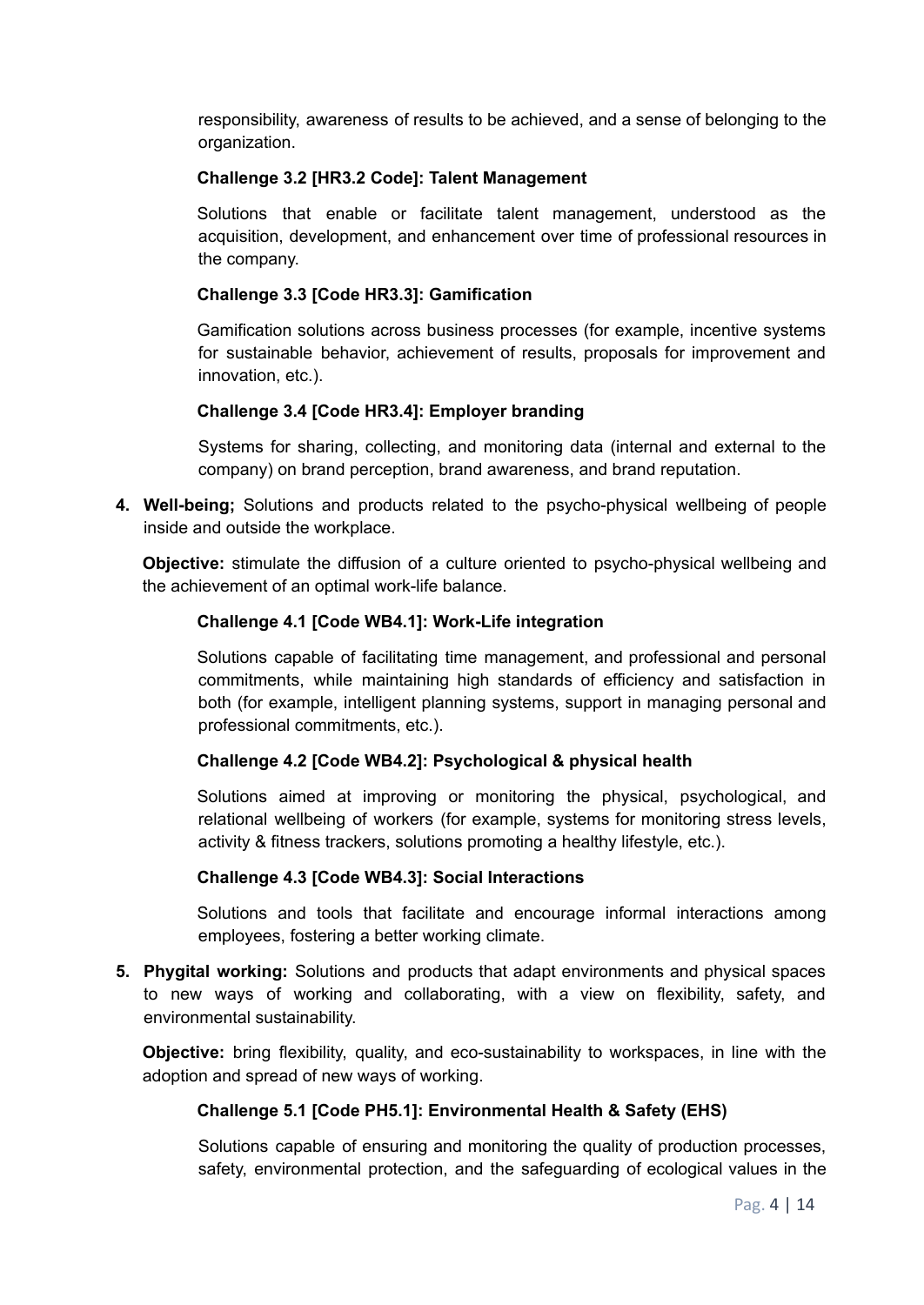workplace.

## **Challenge 5.2 [Code PH5.2]: Workplace experience & management**

Solutions and technologies to favor a complete and customizable user experience in workplaces (for example, space reservation and access management). Solutions for the management of heterogeneous data sources and the implementation of data security services.

## **Challenge 5.3 [Code PH5.3]: Office & Mobility Smartness**

Solutions and services for the redesign and transformation of work environments (for example, activity-based spaces). Solutions and services related to the use of spaces outside the company (for example, coworking areas, hubs, hotel lobbies, bars, and restaurants, etc.). Solutions for the management and optimization of employee mobility, with a view on reducing travel, saving time, adopting sustainable mobility systems, and limiting climate-changing emissions.

## **Eligible projects**

The following subjects can apply to the Call, submitting their own Projects:

- Teams not yet established in companies and composed of individuals who are at least eighteenth years of age
- Spin-off research
- Innovative start-ups
- Innovative SME
- Independent innovators
- Other types of companies already operating on the market but with innovative projects in the area of interest, potentially susceptible to spin-offs.

The subjects as described above are defined collectively as the "Participants" or, individually, the "Participant" within the meaning of this Regulation.

Business ideas with an Investment Readiness Level (IRL) of 3 or higher (problem-solution fit validation) are eligible.

Based on the initial TRL and an assessment of the estimated time needed to reach the market, the eligible Projects selected through an evaluation procedure access Acceleration Awards and Programs, detailed below.

- Company Idea (Business overview of the project);
- Key People (Bio, roles and competences of the Team);
- Business Strategy (Business model and go-to-market strategy);
- Technology (Technology used with indication of any patents);
- Market & Positioning (Target market, competitive scenario and positioning compared to competitors);
- Key Financials (Expected economic results in terms of turnover, costs and investments);
- Technology Roadmap & Business Upside (Roadmap of technological development and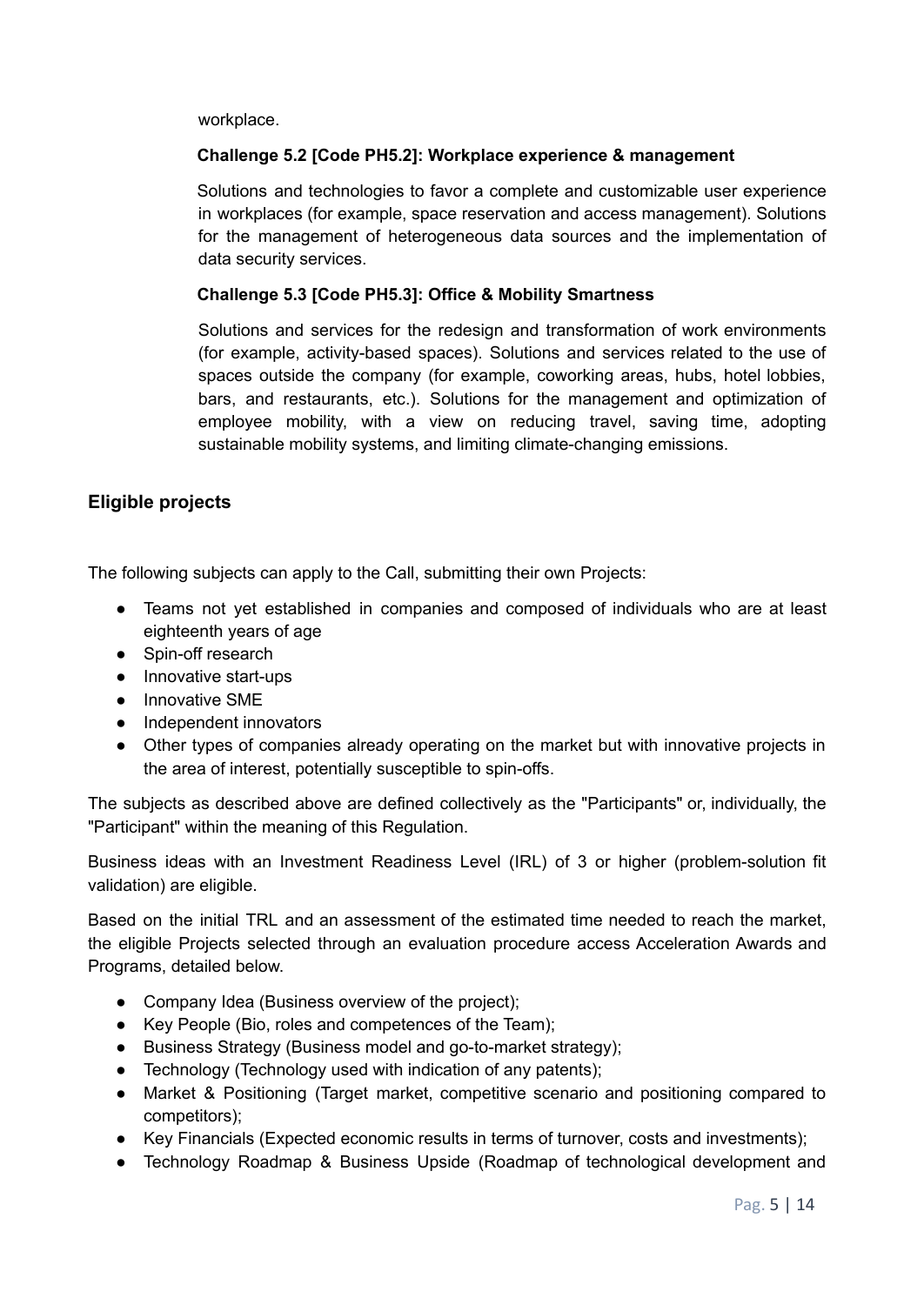future business upside of the Project with indication of the main milestones).

It will be also necessary to attach in PDF format:

● a Pitch that develops the different points listed for the section "Description of the Project".

It is, finally, the Participant's faculty to attach:

- a Business Plan in PDF format;
- any additional documentation considered useful to draw and strengthen the proposal (for example, patents, technical annexes describing the technology and its intellectual property);
- All the papers presented can be written in Italian or in English.

## **Project deliverables and registration**

Each Participant must fill in, no later than 30/06/2022, the appropriate registration form, present on the MVA website (marzottoventure.com).

Applications received in different ways will not be accepted.

Each Participant, even in the case of a Project proposed by a Team, must indicate a main contact person. In section "Description of the Project" the following main points can be illustrated

- Company Idea (Business overview of the project);
- Key People (Bio, roles and competences of the Team);
- Business Strategy (Business model and go-to-market strategy);
- Technology (Technology used with indication of any patents);
- Market & Positioning (Target market, competitive scenario and positioning compared to competitors);
- Key Financials (Expected economic results in terms of turnover, costs and investments);

Technology Roadmap & Business Upside (Roadmap of technological development and future business upside of the Project with indication of the main milestones).

It will be also necessary to attach in PDF format:

a Pitch that develops the different points listed for the section "Description of the Project".

It is, finally, the Participant's faculty to attach:

- a Business Plan in PDF format;

any additional documentation considered useful to draw and strengthen the proposal (for example, patents, technical annexes describing the technology and its intellectual property).

All the papers presented can be written in Italian or in English.

#### **Awards**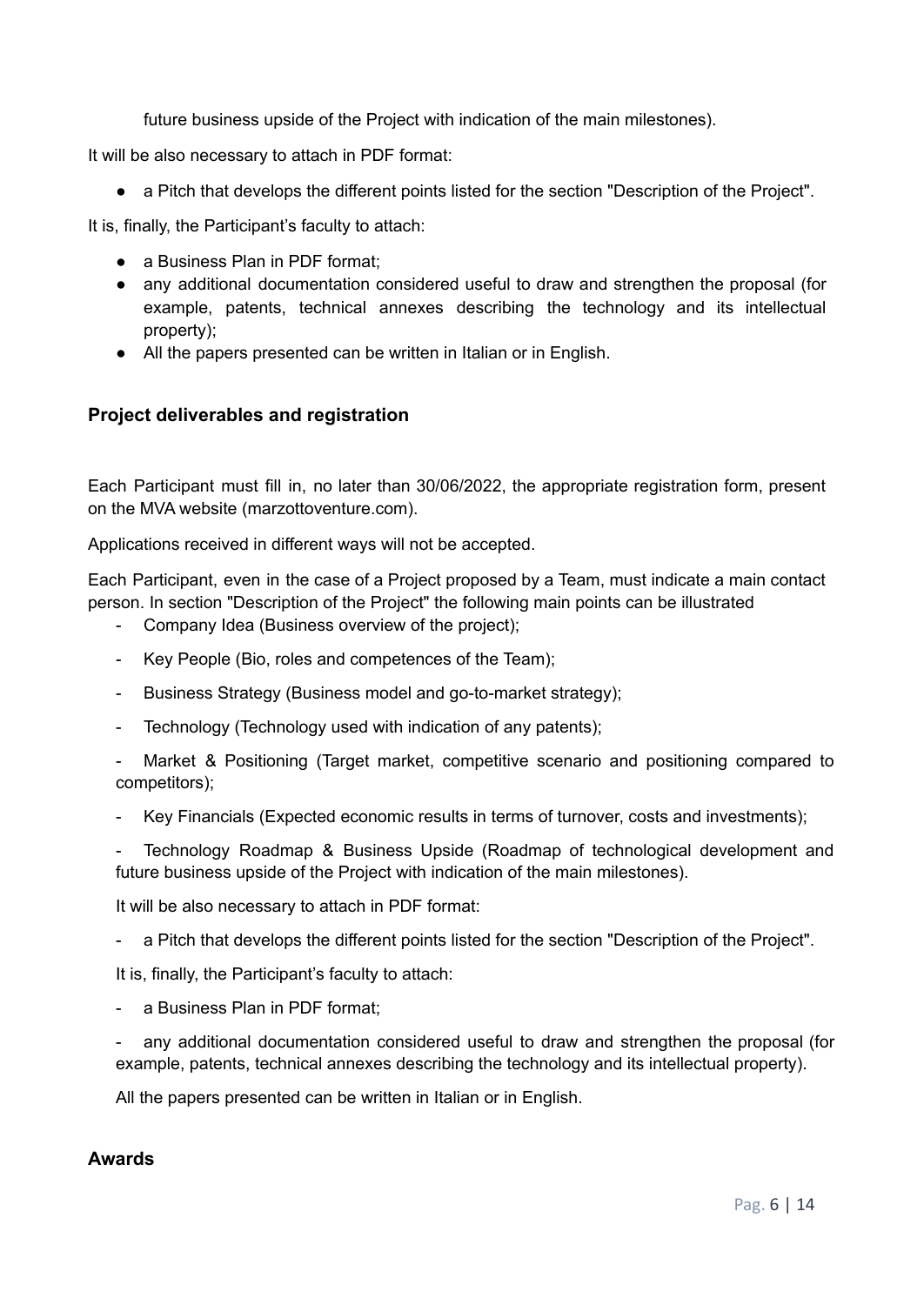Downstream of the evaluation procedure of the submitted, 15 (fifteen) winning Projects will take part in a Demo Day. During the event, a Jury of experts shall select up to 5 (five) winners, who shall enter an Acceleration Program, lasting up to 24 weeks.

The Prizes awarded to the winning Projects shall be differentiated according to the specific needs of the Projects and their level of maturity and proximity to the market.

The Prizes shall be awarded in the form of

- credits for each selected Project - up to a maximum of 50,000 euros - expendable for the use of technological services and entrepreneurial empowerment, provided by the Organisers and Corporate Partners involved, within the limits of a maximum overall ceiling for all Projects admitted to the acceleration phase of 250,000.00 euros;

- equity, quasi-equity, forms of guarantee and co-guarantee on medium-long term debts, to be used in co-investment with third party resources, up to a maximum overall ceiling made available by MVA, also with the involvement of other co-investors, of Euro 5,000,000.00;

- dedicated physical space in the Phygiwork Business Centers located in the territory of the Municipality of Rome.

The outcome of the selection procedure does not preclude that some of the Projects selected for participation in the Demo Day but not awarded may, however, be considered of interest by the Corporate Partners and initiated to other support programs, managed independently by the same Corporations and aimed at the eventual definition of corporate, industrial, and commercial partnerships, whose terms will be negotiated between the Parties.

With particular reference to these Projects, MVA shall guarantee the availability of dedicated physical space in the Phygiwork Business Centers located in the Municipality of Rome and shall provide specialized support to the possible activities of further deepening of the business development plans and definition of the agreements with the interested Corporate Partners.

### **Acceleration program services**

The services provided under the Acceleration Program, through the intervention and support of the Organizers and Corporate Partners interested in individual Projects, will be the following:

### **Technology Validation**

Pre-competitive testing of the technologies proposed by the enterprise, identification of innovation trends, scouting and selection of existing technologies, technical-comparative analysis also in relation to the technological portfolio of the Corporate Partners concerned, intellectual property protection.

#### **Market Assessment**

Initial definition of competitive positioning aimed at identifying potential development opportunities, also in additional market segments and/or through new business solutions.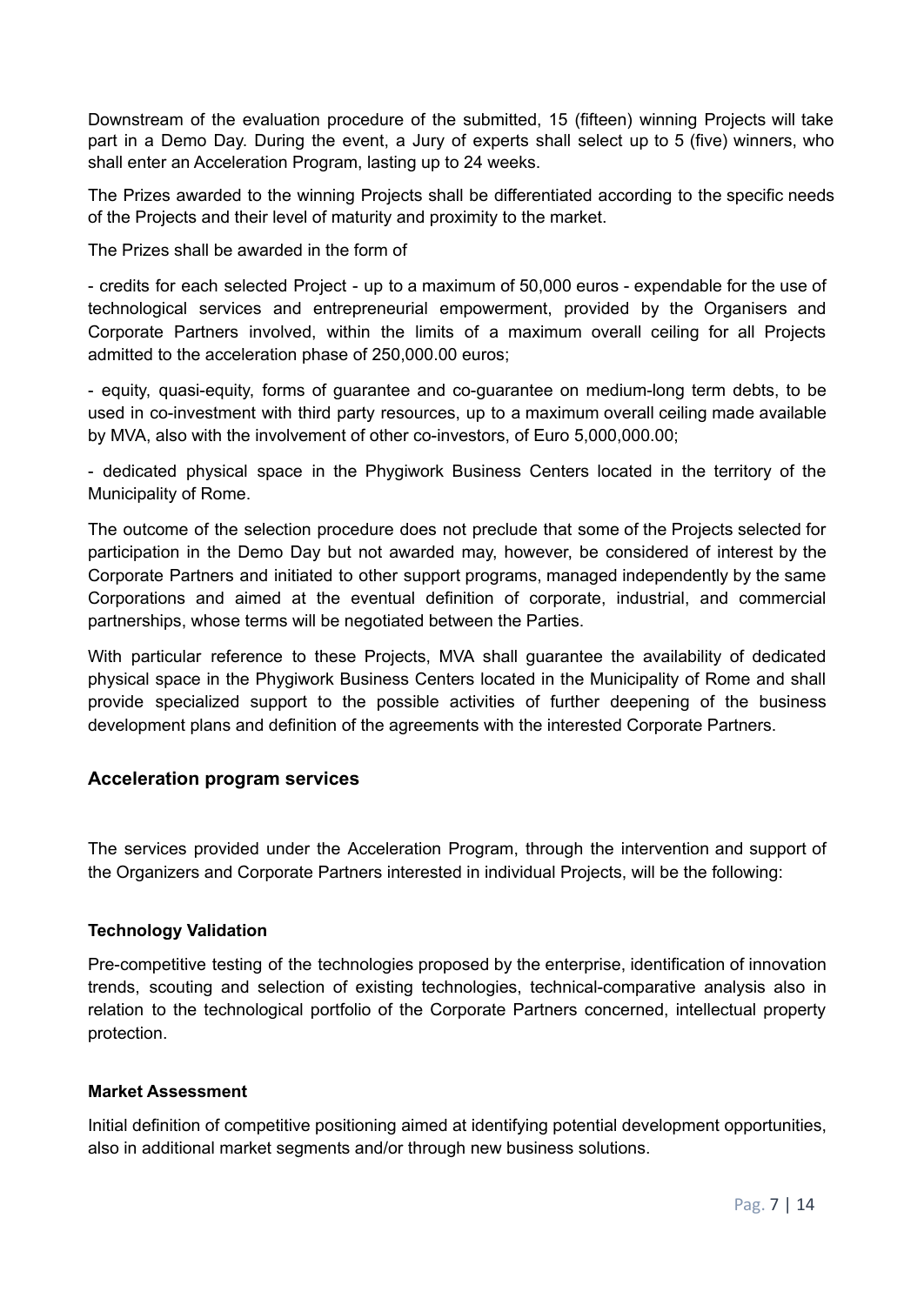### **Competence Assessment**

In-depth analysis of the entrepreneurial skills owned by the company, aimed at the construction of tailor-made paths of entrepreneurship training.

#### **General Mentoring**

Assistance of expert advisors, selected according to the sector or the technology of the company, to define and implement a winning business model.

#### **Skilled Mentoring**

Support of top managers to improve the strategic positioning of the business and identify the most effective ways of scalability and market penetration.

#### **Business Development**

Assistance for the development of sales channels and the design of the product offering through marketing and commercial experts.

#### **Expert Review**

Coaching of executives in tailor-made management assistance logic, according to the needs and stage of development of the enterprise, also through business coaching formulas.

#### **Temporary Management**

Assistance by highly experienced executives and specialized advisors to support the key functions of the organization, improve the effectiveness of business processes and facilitate the transfer of know-how.

### **Advanced Entrepreneurship Training**

Advanced managerial training programs, structured according to the specific needs of the company and aimed at consolidating entrepreneurial skills (business planning and development; business modeling; digital business models; financial and administrative management; performance measurement and control; intellectual property and patents; project management; innovation design; design thinking and user centered design; teamworking and teambuilding; leadership, motivation and empowerment; sustainability and business ethics).

### **Open Technology**

Support of technological innovation processes through the use of technologies made available by the portfolio of interested Corporate Partners.

#### **Business Launch**

Assistance for the testing of products and services, aimed at starting the commercial phase of the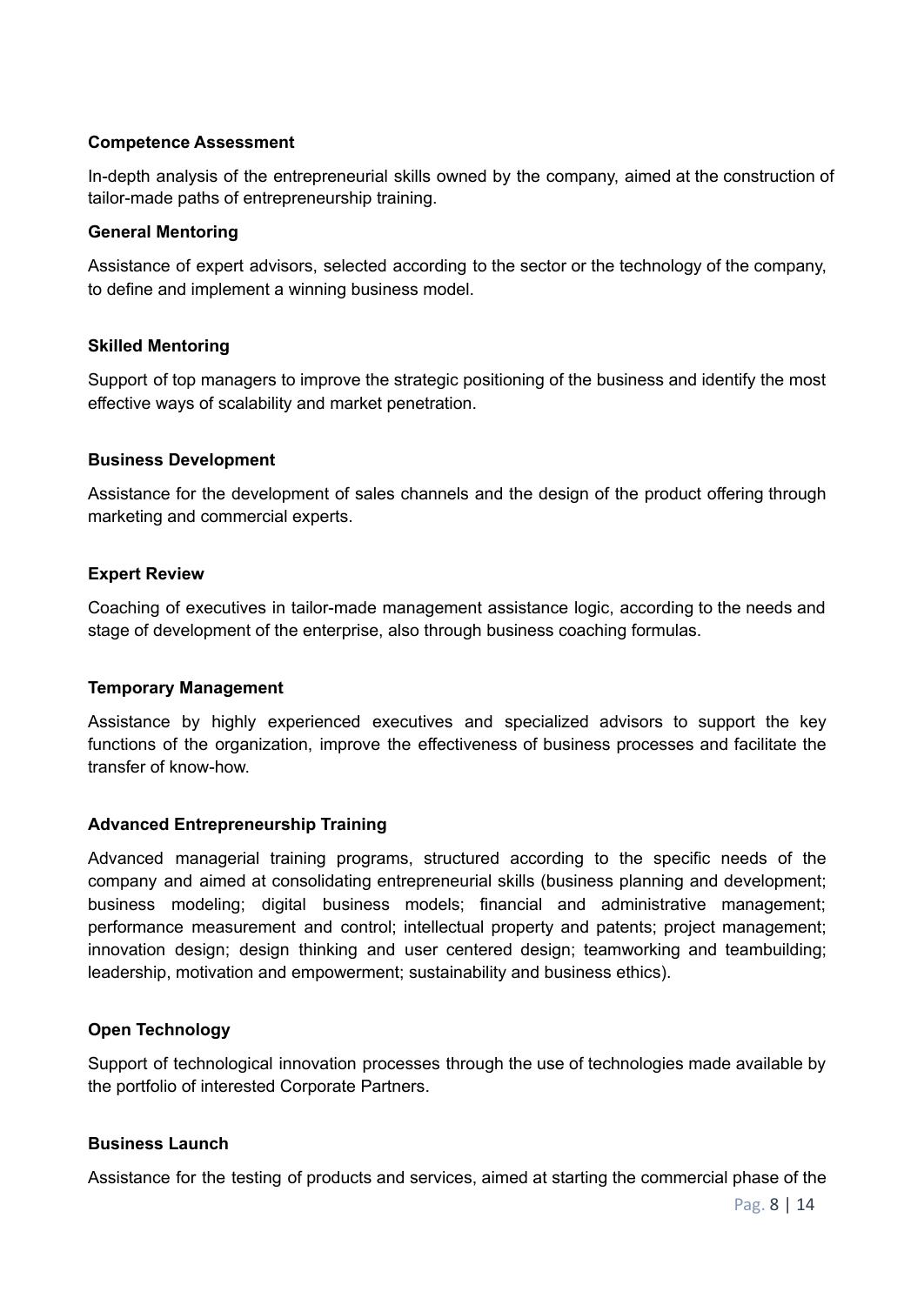proposition to the market.

### **Large Scale Demonstrator Opportunity**

Support for testing products and services on a large scale through the Corporate Partners concerned.

#### **Supply Chain Network**

Support for partnerships with customers and suppliers made available by MVA and the Corporate Partners concerned.

#### **Equity, Debt, Guarantee**

Financial support through the intervention of MVA and third parties in co-investment to cover fund needs, also through the provision of direct co-guarantee on the facility of the Central Guarantee Fund.

#### **Corporate Spin-Off**

Support to the corporate business through the participation in the capital of "newco" specially established to enhance and support its development.

#### **Funding Searching**

Research for opportunities linked to public benefits and third-party funded projects, including further strengthening of development and acceleration activities.

### **Office Space**

Dedicated offices and exclusive spaces, inserted in a context that facilitates the sharing of skills and the dissemination of know-how.

The actual composition of the portfolio of services provided - among those mentioned above - in the Acceleration Program will be established on the specific needs of each of the winning Projects, as identified by the Acceleration Team, also in agreement with the Corporate Partners concerned.

### **Procedures of the access to the Program**

Within 30 days of the expiry date of the Call, the MVA Acceleration Team:

- will verify the eligibility of the submitted projects (subjective participation requirements, a minimum level of maturity with  $IRL \geq 3$ ), excluding those ineligible;
- will carry out an in-depth analysis of the market potential of the Projects presented and proceed to a pre-selection, also involving Corporate Partners interested in the topics of reference.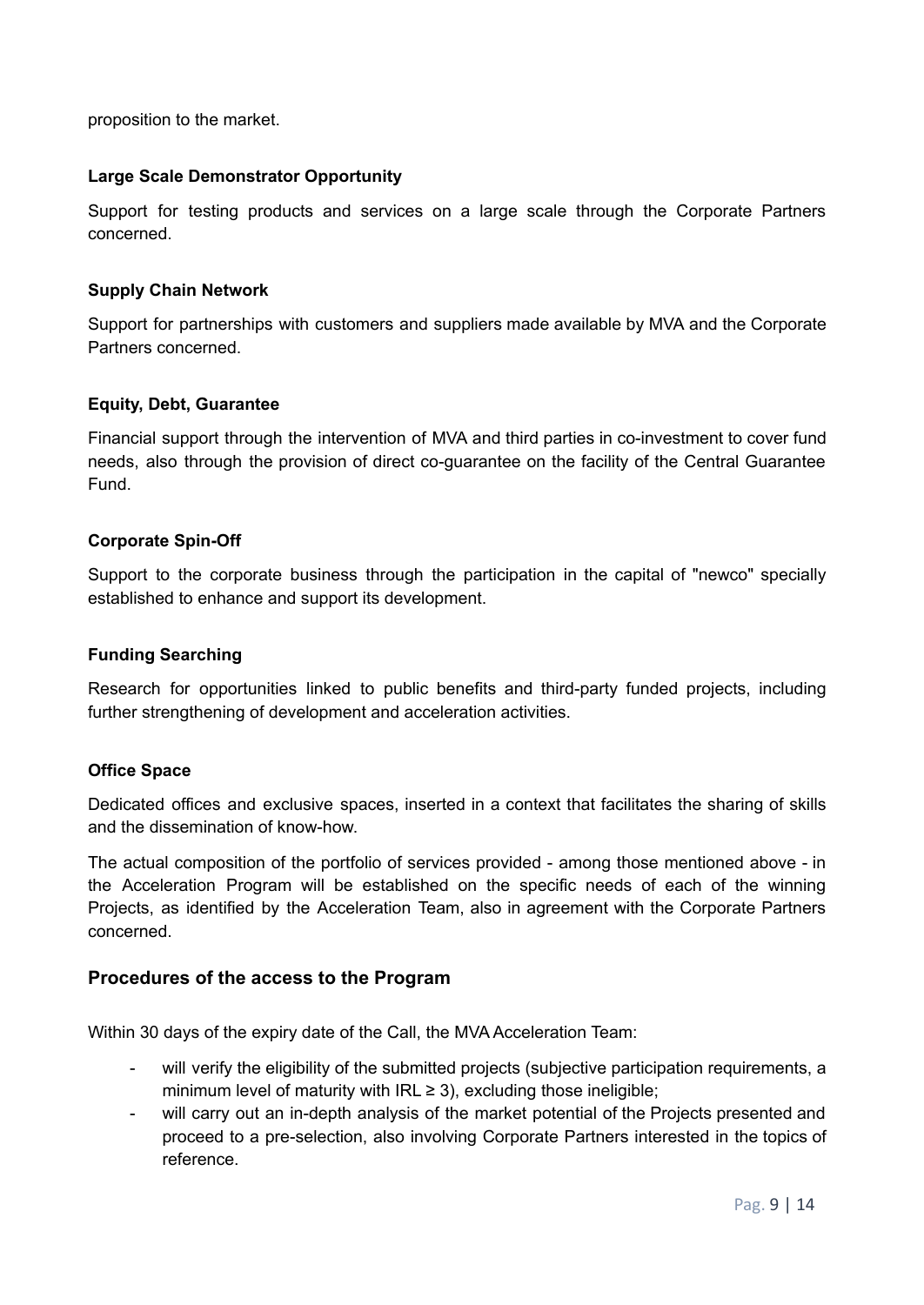Within 60 days after the closing of the pre-selection phase, the Projects admitted will be examined by the Acceleration Team, integrated into its composition by executives of the Organizers, advisors and experts, identified by the Organizers also within their respective structures.

Furthermore, in accordance with the themes and project contents, the Corporate Partners will also be involved in this phase, to acquire their assessment and eventual expressions of interest on the Projects under evaluation.

Participants may be asked to provide further material on the respective Projects and to meet the Acceleration Team, possibly integrated into its composition by representatives of the Corporate Partners concerned, in one-to-one meetings (made with teleconference technologies), to deepen the potential of the Projects.

Without prejudice to the full decision-making autonomy of the Acceleration Team in choosing the winning Projects, some of the main criteria that will be taken into consideration in the evaluation of the Projects are identified below, by way of example and not exhaustive:

- consistency with the Call goals;
- quality and skills of the business team
- innovation degree
- technical and economic feasibility.

At the end of the in-depth activities, the Acceleration Team shall identify, completely independently and at its own discretion, up to a maximum of 15 (fifteen) business teams to be invited to a Demo Day, during which the proposed initiatives shall be presented to a Jury composed of experts of recognised competence and authority, also representing the Organisers and the Corporate Partners.

At the end of the event, the Jury will identify, in total autonomy and at its sole discretion, 5 (five) winning Projects to be included in the Acceleration Program, which will last for a maximum of 24 weeks.

Further details for participation in the Demo Day will be provided to the teams in the run-up to the event, with the sharing of specific Regulations.

The services provided to the companies selected for participation in the Acceleration Programs will be selected - as part of the portfolio referred to in the previous paragraph "Awards and services delivered" - based on the specific needs of each of the winning projects, as identified by the Acceleration Team, also in agreement with the Corporate Partners concerned.

# **Procedures of the access to the Acceleration Program**

Access to the Acceleration Program is subject to the following compliance by the Participant, through the legal representative (in the case of a company already established) or one or more individuals (in the case of a Participant not yet established as a company):

• the signing of the contractual documentation proposed by MVA, possibly in conjunction with the Corporate Partners interested in the development of the Project and with other third parties, also in relation to the hypothesis of defining corporate, industrial, and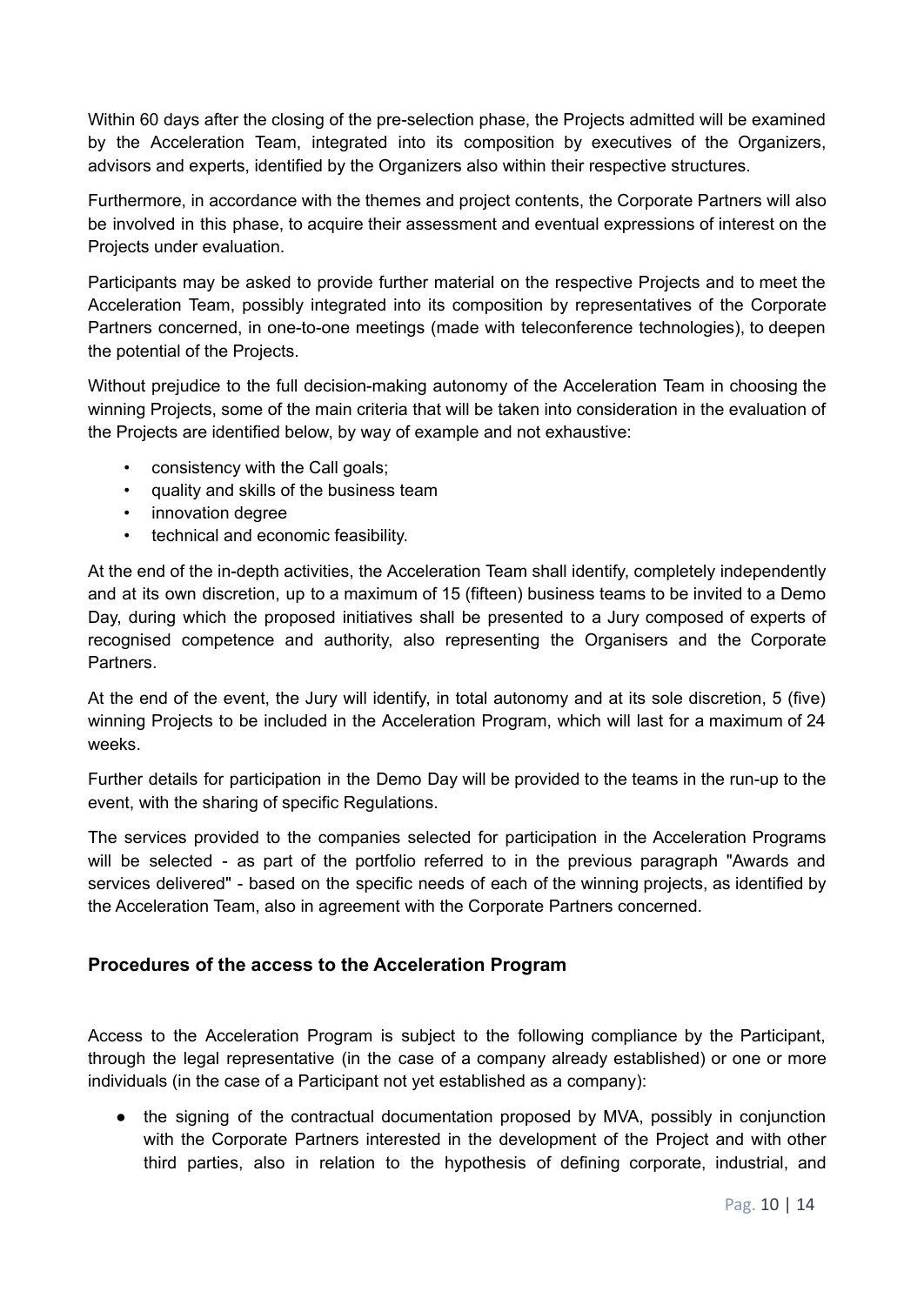commercial partnerships, the terms, conditions, and procedures of which shall be negotiated in good faith between all the Parties;

- within 30 (thirty) days from the submission by MVA of the contractual proposal referred to in the previous point, the establishment (if not already established) of a company in one of the following forms:
- limited liability company; ii) simplified limited liability company;
- the commitment to register the constituent or established company in the special section of the Register of Innovative Start-ups (Decree-Law No. 179 of 18 October 2012, converted by the Law No. 221 of 17 December 2012, and subsequent amendments) or that of Innovative SME (Decree-Law No.3 of 24 January 2015, converted by the Law No. 33 of 24 March 2015 and subsequent amendments;
- the election, as the Local Unit of the constituent or newly established Company, of a venue designated by the Organizers, dedicated to logistically support the winning Project for the activities of the Acceleration Program.

## **Intellectual property**

The intellectual property of the Projects is of the Participants who developed and presented them. Each Participant shall assume the full responsibility for the protection of inventive and/or original aspects through the means deemed the most appropriate.

Notwithstanding the foregoing, submitting the application the Participant authorizes the Organizers:

to employ the name of its main contact person, the corporate name and image as well as the name, image and identifying signs of the Project, for the promotional and advertising purposes strictly related to the Call;

to publish the Project and its materials on any website that can be traced back to the Organizers, or on third-party sites authorized by the Organizers, or in other ways deemed appropriate for promoting the Call;

to exhibit and represent the Project and its materials at congresses, conferences, seminars or similar events for the dissemination of the results of the Call;

to disclose the Project and its materials to third parties, in particular the Corporate Partners, for the activities related to the evaluation and selection process, the activities necessary to verify the assumptions of co-investment or contribution, in any mode, to the development, marketing and economic use of the Project, and, more generally, for all the activities related to the application to the Call.

## **Protection of privacy and confidentiality**

Under Regulation 2016/679/EU, the data provided by the Participant will be processed in accordance with the regulatory provisions on the protection of personal data. In this regard, full reference is made to the text of the "Information on the processing of personal data", which is an integral part of this Regulation.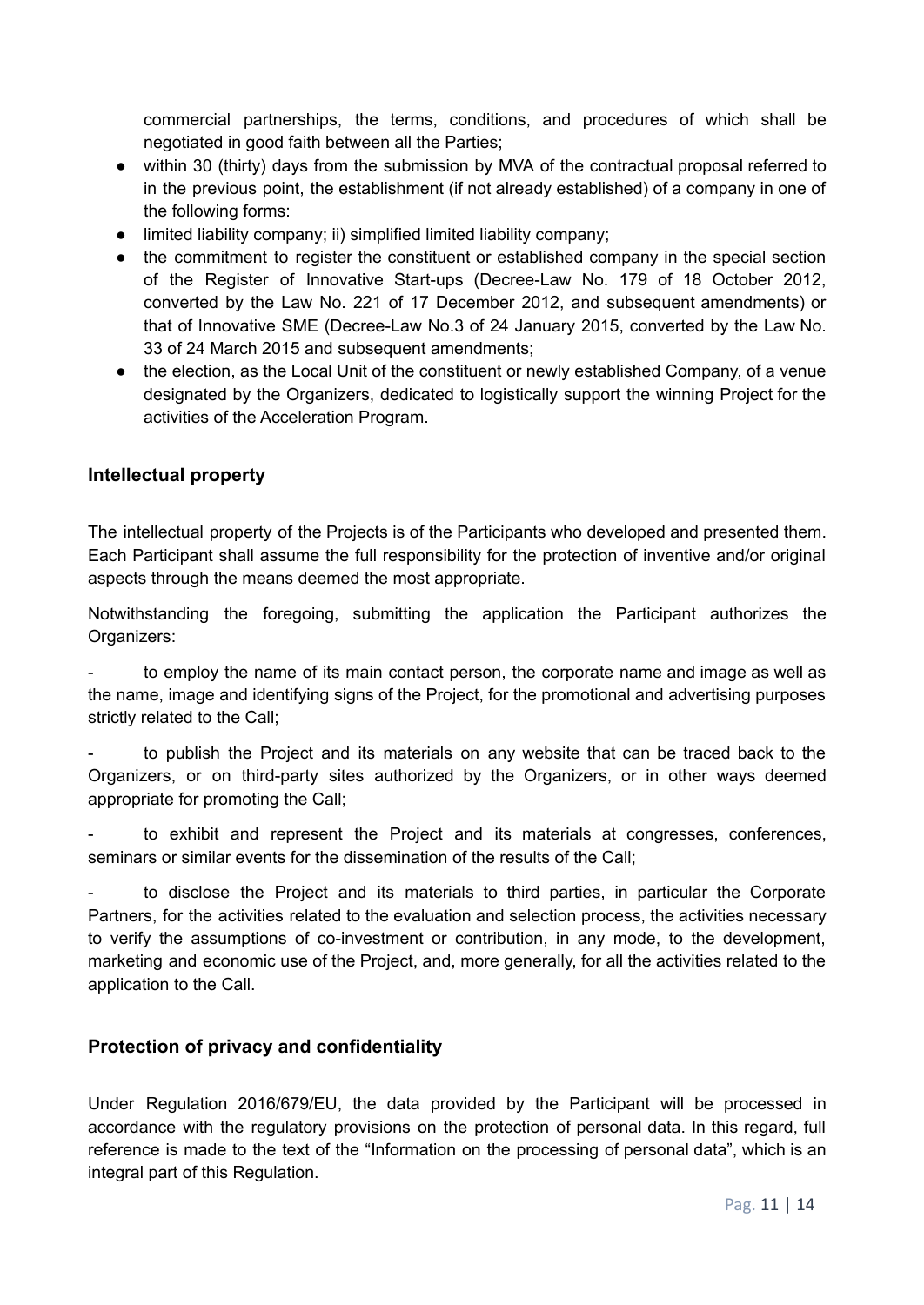The information about economic, financial, operational, commercial, administrative, and intellectual property issues provided by the Participants and concerning the Projects submitted, will be considered confidential and will become the subject of specific confidentiality agreements between the Organizers and the third parties, in particular the Corporate Partners, which will have access to the aforementioned information for the activities related to the assessment and selection process, the activities necessary to verify the hypotheses of co-investment or contribution, and, more generally, for all the activities connected with the application for the participation to the Call.

## **Limitations of liability**

Given the modalities of participation to the Call, the Organizers do not assume any responsibility for technical malfunctions of hardware or software, outages of network connections, momentary system unavailability, registrations of Participants that, for any reason, are failed, incorrect, inaccurate, incomplete, illegible, damaged, not received, lost, delayed, incorrectly routed or intercepted, electronic communications or communications of other types that are delayed or other technical problems related to the registration and upload of the contents concerning the Call.

## **Guarantees and indemnities**

Each participant declares and guarantees that the Project:

is an original work whose the Participant has the related intellectual property and economic exploitation rights;

- does not contain any trademark, logo or other element protected by industrial property law or copyright owned by third parties, and, where rights of third parties exist, the Participant has previously obtained all the necessary authorizations and licenses from its holder;

does not infringe other rights of third parties, including, inter alia, patents, business secrets, rights arising from contracts or licenses, advertising rights, rights relating to privacy, moral rights or any other rights worthy of protection;

is not the object of a contract with a third party;

has no defamatory content, representation, outrageous consideration or any other content that could harm the name, honour or reputation of the Organizers and Partners or any other person or company;

has no pornographic or sexual content or discriminatory in any way whatsoever (including, specifically, discrimination based on the race, sex, sexual orientation, religion and/or political beliefs of individuals or groups), or content that promotes violence or injury to any living being or any other offensive, obscene or inappropriate content;

- does not contain any threat or content aimed at intimidating, harassing, or mistreating the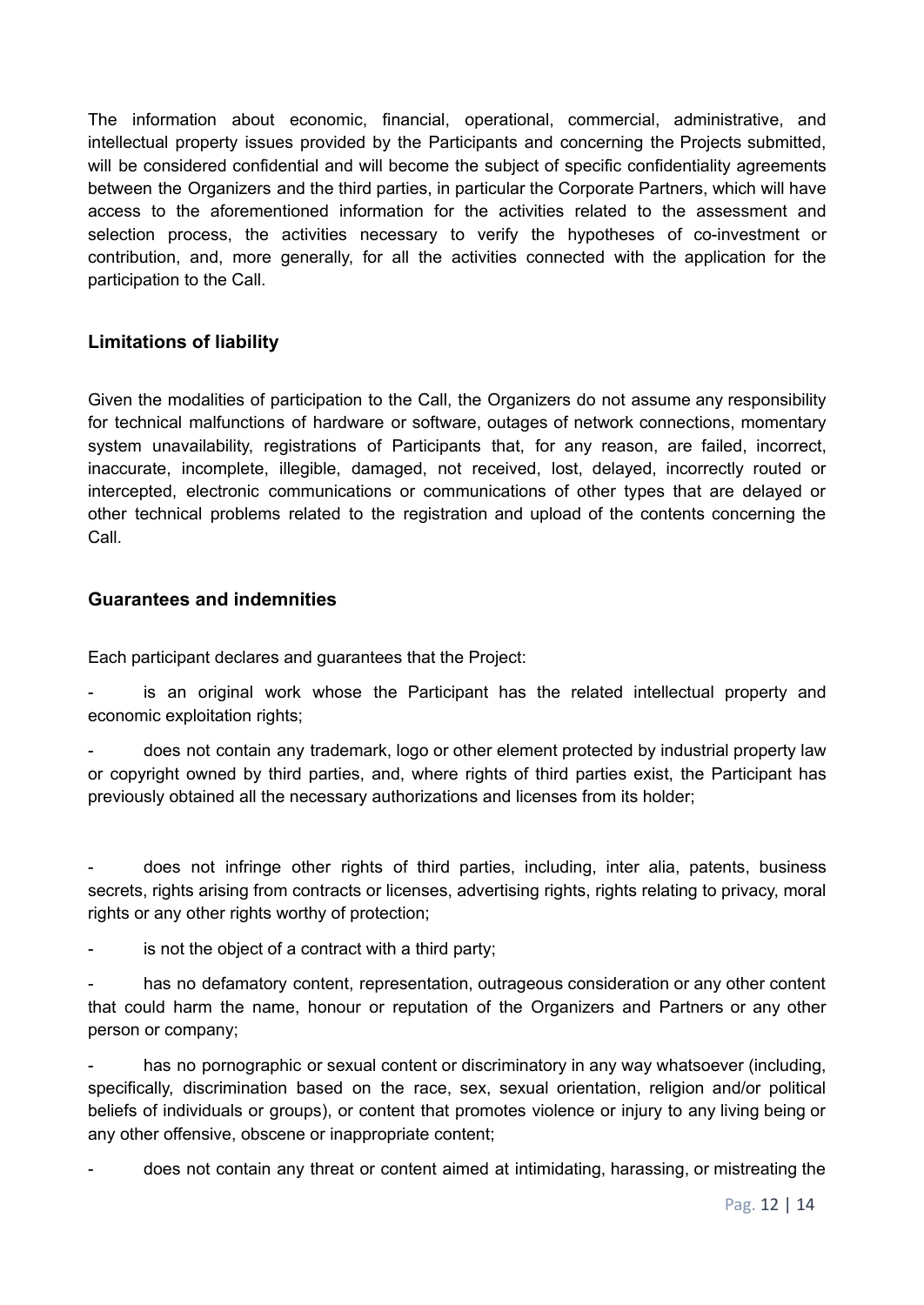private life of an individual;

- does not constitute a breach of applicable law and has no content encouraging unlawful conduct.

The Participants expressly declare for themselves and their successors in title to indemnify and hold the Organizers and their Partners fully harmless from any claim, claim for compensation or claim for damages made by any third party, for the violation of one of the provisions referred to in this paragraph "Guarantees and indemnities", for the maximum period allowed by law.

## **General conditions**

The Organizers reserve the right, at their sole discretion, to cancel, modify or suspend, in whole or in part and at any time, the Call, as well as any of its content, appearance or selective criteria, or to select a lower number of winning Projects than the one initially envisaged, after notification of changes on the MVA website (marzottoventure.com) and Phygiwork website (www.phygiwork.it).

MVA may transfer or assign any right or obligation arising from the Call and/or this Regulation to any company within its portfolio.

The Organizers reserve the right, at their sole discretion, to disqualify any Participant who:

a) attempts to tamper with the registration process or the operation of the Call;

b) acts in breach of this Regulation, e.g. providing misleading statements, not participating in meetings established under the Acceleration Program, etc.;

c) behaves inappropriately and contrary to the interest of serene and correct conduct of the Call.

The participation to the Call is free of charge and does not entail any obligation or commitment of any nature outside the conditions governed by this Regulation.

The Participants undertake to accept unconditionally any decision taken by the Acceleration Team and the Organizers concerning the Project Evaluation Procedure referred to in the previous paragraph "Procedures of assessment".

Under no circumstances the submission of the application, the selection and award of the Call and/or the signing of the contractual documentation referred to in the paragraph "Procedure of the access to the Programs" of the Regulation shall be understood or may be interpreted as an offer or contract of employment between the Organizers and the Participant.

Under no circumstances may the Call and its Regulation be understood and/or interpreted as an offer to the public according to art. 1336 of the Italian Civil Code.

## **Veracity of the information**

The Participants shall ensure that all information, data and, more generally, any other material provided to the Organizers in the submission of the application and/or in any other phase of the